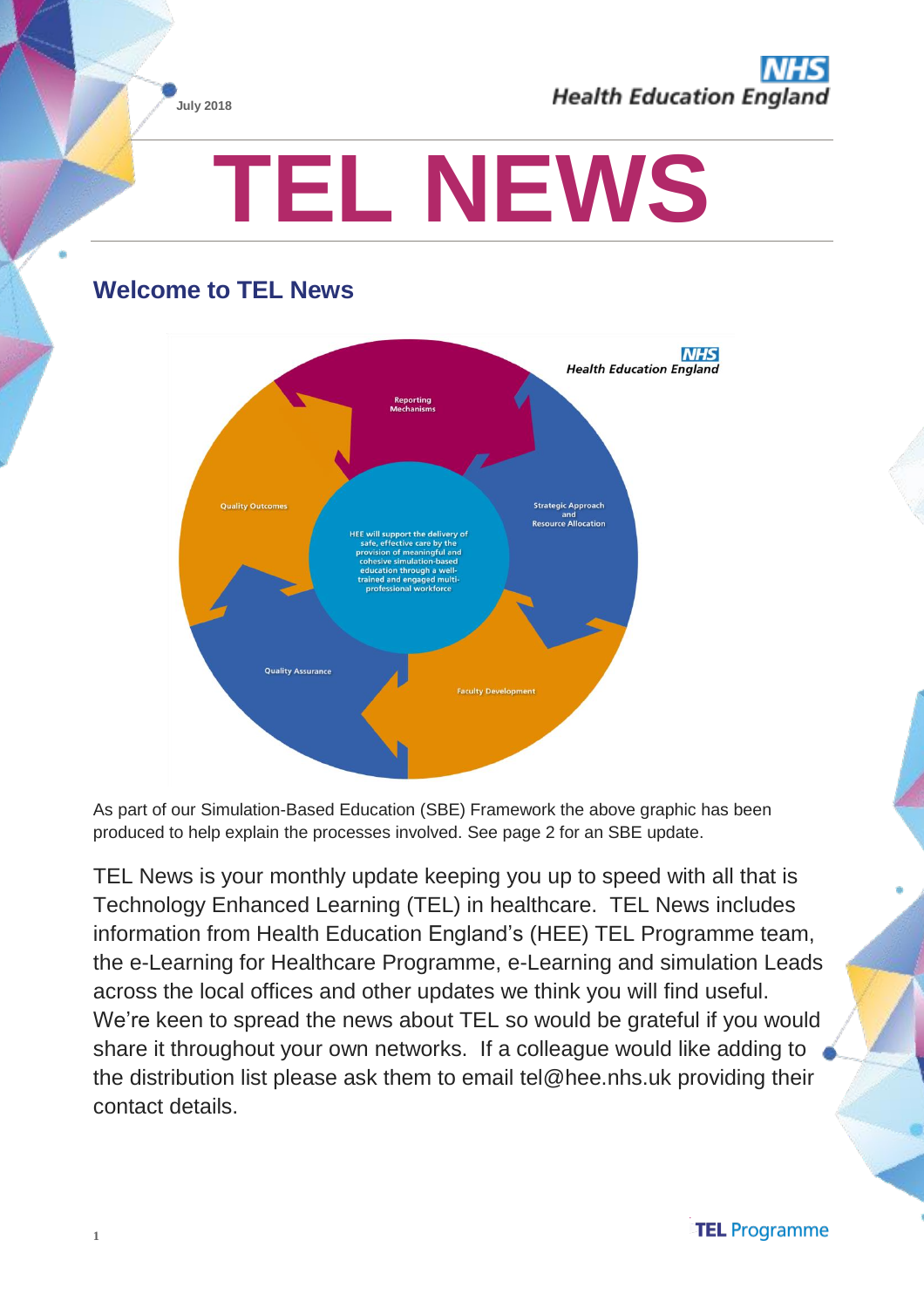# **Health Education England**

# **TEL Programme update**



# **Simulation update**

The HEE national Simulation-Based Education (SBE) Framework will be published soon. Some 'light-touch' KPIs have been developed in support of the framework so that HEE can look at its effectiveness and see how well the five guiding principles are embedding over time. These are currently being refined, but it is anticipated that they will be managed through HEE quality visits to ensure engagement, without increasing burden.

We are currently working with e-LfH's special projects team to develop a 'sim-specific' area on the e-LfH Hub. We want to harness all the goodwill and interest involved in the development of the framework by enabling the opportunity to upload case studies, exemplars, guidance and videos before the Learning Solution becomes available.

This is a result of all the interesting work being produced by Nick Peres, Head of Digital Technologies, Research and Development, Torbay and South Devon NHS Foundation Trust, and his team. HEE is partnering with Nick in the development of the VR Lab in Torbay which is going from strength to strength; the team has recently moved into its new premises and has already produced some excellent videos and interviews which can be [seen](https://www.youtube.com/watch?v=J8lSXXrj2JY) [here.](https://www.youtube.com/watch?v=J8lSXXrj2JY) The team's work was also recently featured on BBC



News, as part of the NHS 70<sup>th</sup> anniversary celebrations, and the educational role and research around the technology and its potential for shaping a future NHS was explained.

Nick and the team are open to suggestions for producing materials and video content for the wider community and are happy to edit and host other content from VR initiatives nationally. They have set up the following email address for correspondence: [vr.tsdft@nhs.net](mailto:vr.tsdft@nhs.net)

# **AI Pilot**

Our two Artificial Intelligence (AI) pilots with *Filtered* and with *Leeds Institute of Medical Education* are continuing at pace, with the pilot products due to be tested with users in September and October 2018.

AI has the potential to revolutionise the way that we deliver education and training to the health and care workforce, through increased personalisation and adaptive learning. Our two pilots will provide valuable research into the power of AI in an education context. The University of Leeds pilot is a closed pilot but the Filtered pilot, which is based on personalisation of resources around digital literacy, is open to everyone working in health and care. The pilot AI-powered tool is scheduled to be released for testing throughout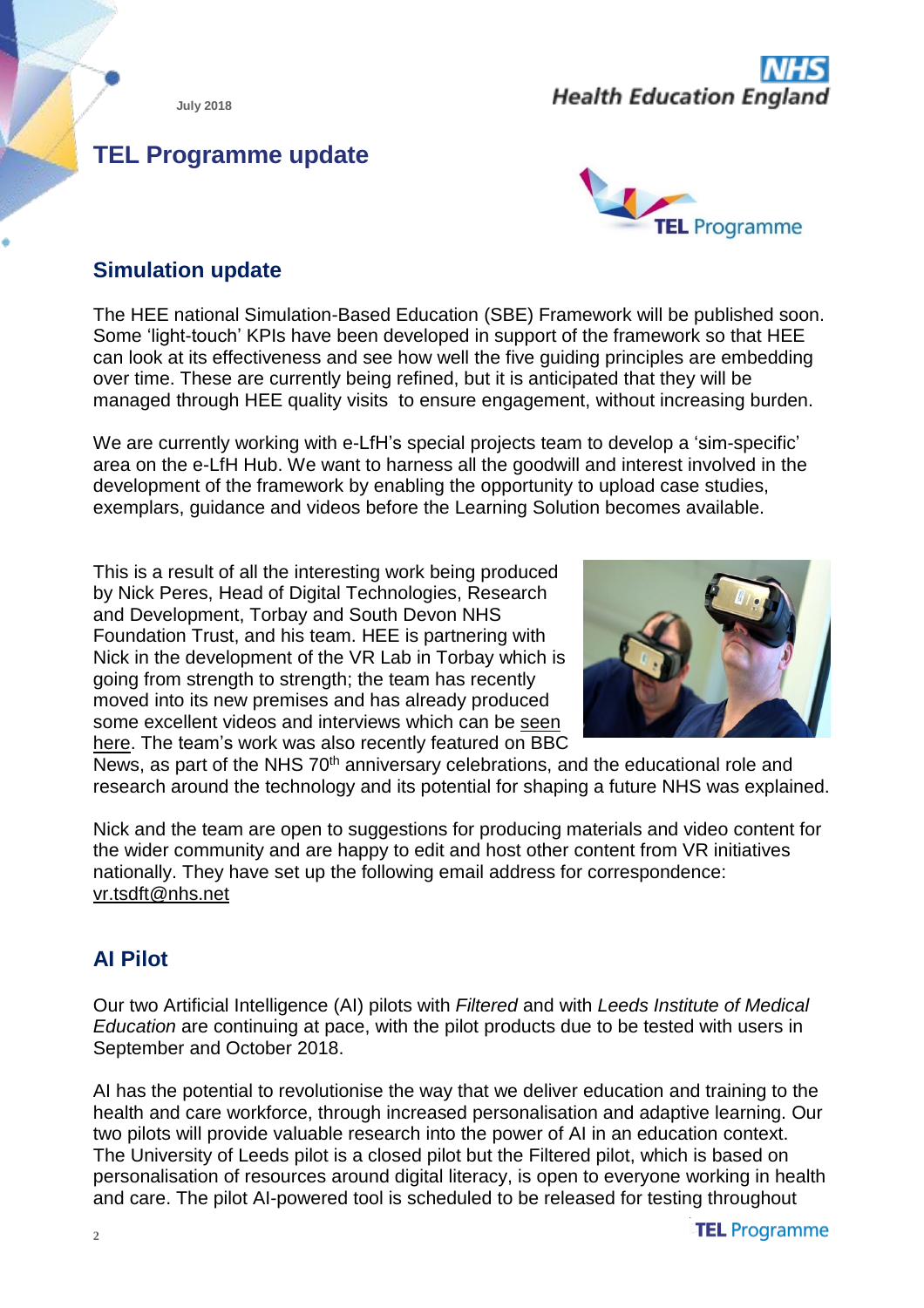September and October and we would welcome volunteers to take part in this groundbreaking research.

If you would like to be involved, or can help recruit participants to test the tool, please contact [richard.price@hee.nhs.uk.](mailto:richard.price@hee.nhs.uk)

# **Taxonomies update**



Our taxonomy stakeholders and suppliers are due to come back together in London on 21 August, almost a year to the day since we held our taxonomies showcase event. This time they will discuss the practical implementation of the Pool Party taxonomy and ontology management system.

The taxonomy system helps us to manage controlled vocabularies and helps to provide structure to unstructured learning resources to improve their search and discoverability for learners, for example through the HEE Learning Solution.

The Pool Party system has now been successfully procured and installed and the workshop planned for 21 August is to discuss the practical implementation of the taxonomy engine to our digital systems and services.

If you would like to be involved, please contact [richard.price@hee.nhs.uk.](mailto:richard.price@hee.nhs.uk)

# **Learning Solution update**

Work is continuing on the development of the Learning Solution, building on the conclusions from the user research that was recently conducted. This has allowed us to define more of the technical architecture of the system as well producing a roadmap for the delivery of key features of the Learning Solution.

The other key activity that has been completed has been around the composition of the Service Team for the project. All the key roles defined by the Government Digital Service are now in place and the Service Team is gearing up to go into full production mode.

We are also working on the branding and design of the Learning Solution, which includes possible names for the new portal. We're keen to get as many people's views as possible so if you would like to be involved in the naming of the Learning Solution please email [tel@hee.nhs.uk.](mailto:tel@hee.nhs.uk)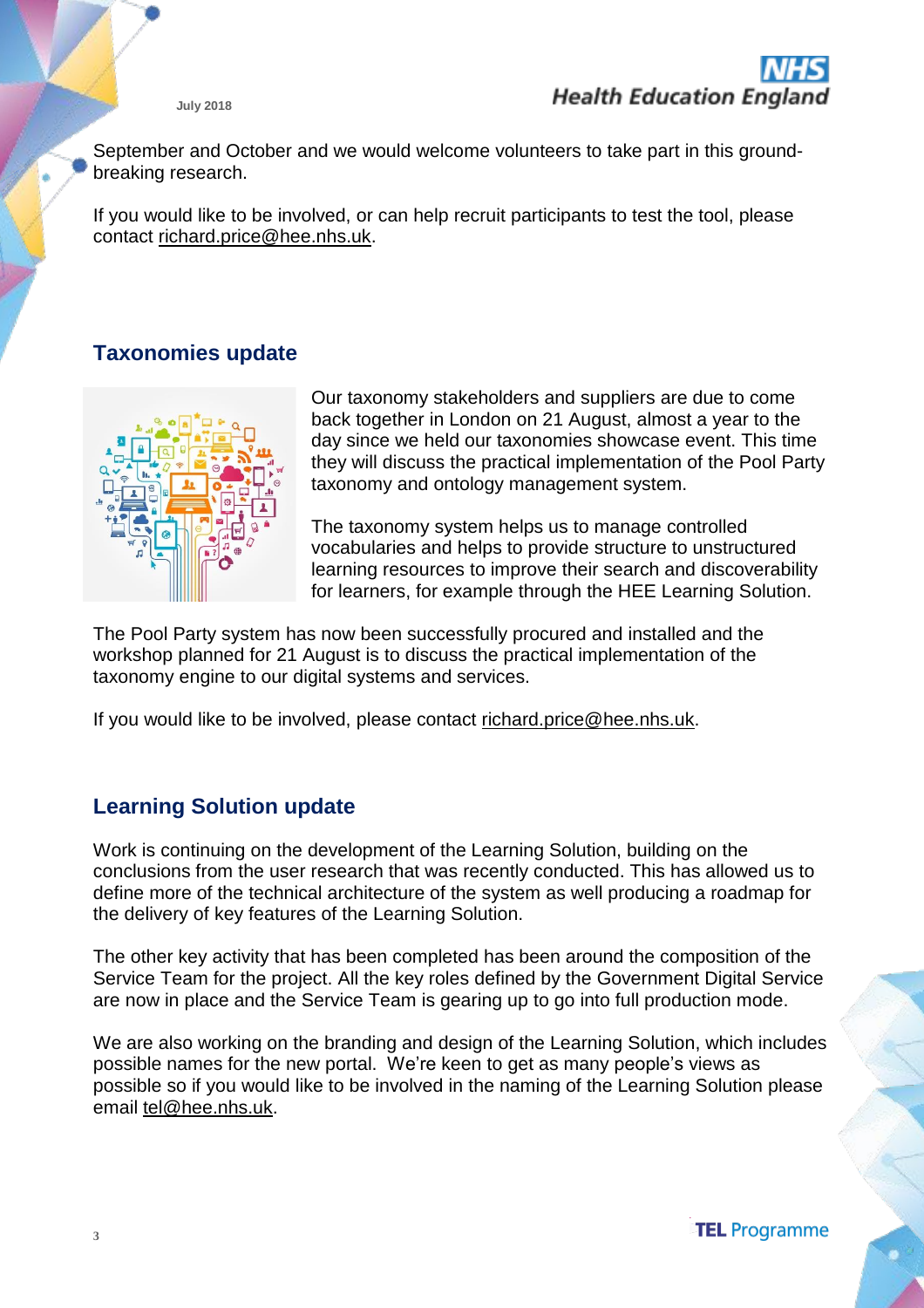



#### **e-LfH update**

The HEE e-LfH team is constantly updating existing and launching new e-learning sessions. For the schedule of when new sessions will be launched please click on this link: [www.e-lfh.org.uk/planned-programmes.](http://www.e-lfh.org.uk/planned-programmes)

### **e-Learning programme launched to prepare staff for new proton beam therapy centres**



A new e-learning programme to support education and training of staff in preparation for the opening of the first NHS proton beam therapy (PBT) centres in the UK is now available.

The Proton Beam Therapy programme, eProton, has been designed for all staff groups working in NHS radiotherapy and related services, especially those in referral or support centres.

Each e-learning session contains interactive content which delivers the educational objectives using a variety of techniques, including animations and video.

Topics covered include the history of proton beam therapy, clinical indications and side effects, physical characteristics and generation of proton beams, treatment planning and delivery, radiation protection, along with the multi-disciplinary patient pathway.

e-LfH has worked in partnership with the Royal College of Radiologists, the Institute of Physics and Engineering in Medicine and the College of Radiographers to develop the programme.

Since 2008, NHS patients with selected indications believed most likely to benefit from PBT have received treatment overseas. However, the NHS has commissioned two UK PBT centres, at The Christie in Manchester (due to open in 2018) and at University College Hospital in London (opening 2020). A number of private centres are also planned. As the UK centres open, more patients who are likely to benefit will have access to PBT.

For more information about the e-learning programme and for details of how to access it visit: [https://www.e-lfh.org.uk/programmes/eproton/.](https://www.e-lfh.org.uk/programmes/eproton/)

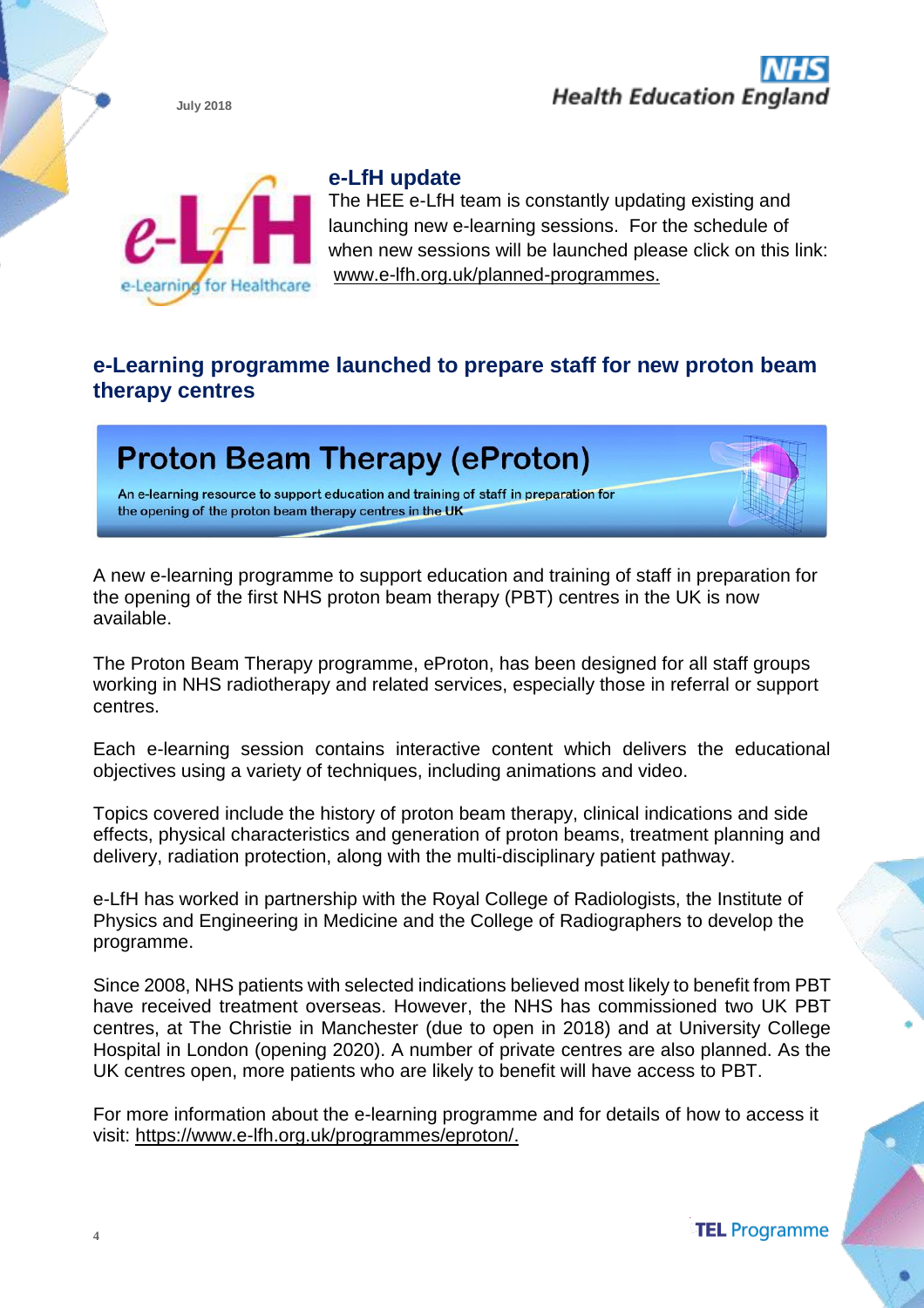

# **Doctors in Training Induction programme update**

A national online induction programme for doctors in training became available at the end of June 2018.

The Doctors in Training (DiT) Induction Programme incorporates key relevant clinical topics which support doctors in training with the additional competencies needed as part of their induction to provide high quality patient care. The programme format involves three 'patient journey' scenarios each with an assessment.

Initial comments from learners have included the following:

- "Excellent module learned a lot, very intuitive assessment."
- "Brilliantly made resource. Really well done actually! Reflected a real-life runthrough of all the bits I'd do on day one, but gives chance to consider what errors would have been made and [to] avoid them in the real scenarios."

Trusts are looking at how they can incorporate this programme into their induction training.

The new induction e-learning programme is available via the [e-LfH hub,](https://www.e-lfh.org.uk/programmes/doctors-in-training-induction/) the Electronic Staff Record (ESR) and some local Learning Management Systems via AICC links.

#### **Evaluation Survey**

Users that complete the new DiT Induction programme are invited to provide their feedback via [this link.](https://healtheducationyh.onlinesurveys.ac.uk/doctors-in-training-induction-survey-july-2018)

The survey will take around five to 10 minutes to complete. The findings will be used to shape the programme, ensuring it best meets users' needs.

Those interested in participating in the research further are invited to provide their email address at the end of the survey. If your Trust would like to take part, please contact: [evaluation.dit@e-lfh.org.uk.](mailto:evaluation.dit@e-lfh.org.uk)

For more information about the programme please email [tel@hee.nhs.uk.](mailto:tel@hee.nhs.uk)



**TEL** Programme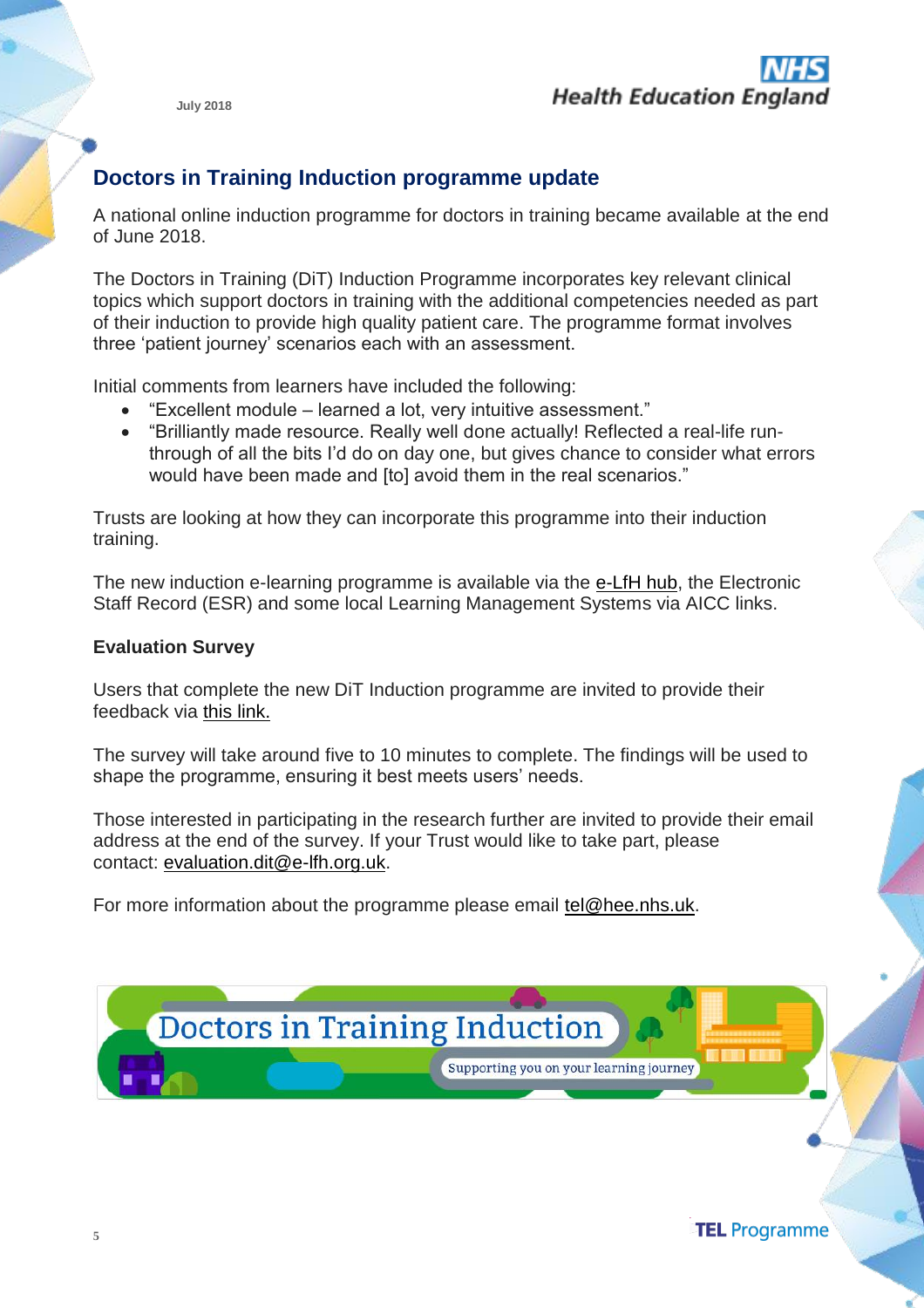

# **Population Health Portal**

The HEE Population Health and [Prevention](https://hee.nhs.uk/our-work/population-health) team is working with the e-LfH team to create a sustainable digital solution to support the population health and prevention agenda.

The vision is to create a space where people can go to access resources for their development, education and training so that they can deliver improvements in public health and prevention. The solution will be aimed at the wider workforce; people working in health and social care and core public health workforces.

This will be achieved through the Population Health and Prevention programme being one of the pilot areas of work with the development of the **TEL [Learning](https://hee.nhs.uk/our-work/technology-enhanced-learning/learning-solution) Solution** and with the establishment of a Population Health Portal on the [e-LfH](https://hee.nhs.uk/our-work/technology-enhanced-learning/e-learning-healthcare) [platform.](https://hee.nhs.uk/our-work/technology-enhanced-learning/e-learning-healthcare)



This portal will be an alternative presentation of the e-LfH Hub, directing users to a specific area where content on a particular topic has been grouped together using different branding and a different URL. So, it is essentially a landing page specifically for population health resources.

The portal will bring together learning materials from multiple sources including resources from HEE, Public Health England (PHE) (including All Our [Health\)](https://www.gov.uk/government/collections/all-our-health-personalised-care-and-population-health), the Academy for Public Health for London and Kent, Surrey and Sussex and other organisations.

A Digital Population Health Steering Group is overseeing this work and a call for resources to populate the portal will be announced soon. If you would like to know more about this work or have ideas to share, please contact [php@hee.nhs.uk.](mailto:php@hee.nhs.uk)

# **New e-LPRAS session now available**

'Recognition and Treatment of Substance Abuse in Patients with Burns' is the latest session to be launched as part of our Plastic, Reconstructive and Aesthetic Surgery elearning programme (e-LPRAS).

For more information about this programme, as well as details on access details, please visit: [https://www.e-lfh.org.uk/programmes/plastic-reconstructive-and-aesthetic-surgery/.](https://www.e-lfh.org.uk/programmes/plastic-reconstructive-and-aesthetic-surgery/)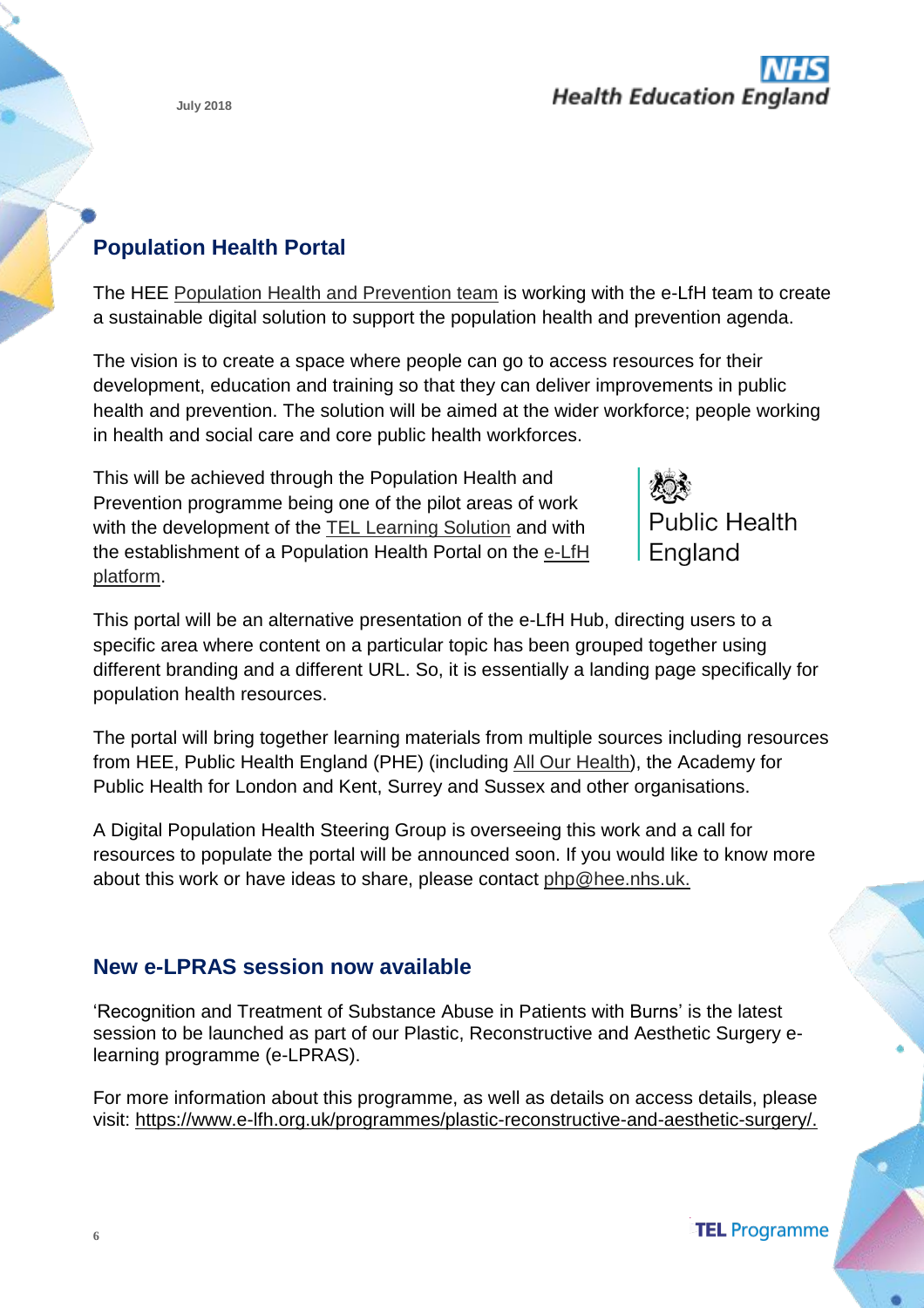# **e-Learning for Healthcare sessions in Foundation e-Learning Project: Professional Capability: 11 Obtains history, performs clinical examination, formulates differential diagnosis and management plan and Professional Capability: 12 Requests relevant investigations and acts upon results**

Foundation specific e-learning that has been developed by the Academy of Medical Royal Colleges in partnership with HEE e-LfH and is approved by UKFPO is available for free to foundation trainees.

The e-learning sessions for Professional capability: 11 Obtains history, performs clinical examination, formulates differential diagnosis and management plan, begin with a case study to illustrate the issues and demonstrate the skills required in taking a patient's medication history and prescribing on admission to hospital. It covers history taking and examination in difficult circumstances. You will then look at outpatient consultation, the management of febrile illnesses and working in a multidisciplinary team (MDT) to organise a patient's safe discharge.

On completion of the e-learning sessions for Professional capability: 12 Requests relevant investigations and acts upon results, you discover when it is appropriate (or not) to do an investigation and what you need to consider before ordering investigations. The interpretation and practical application of investigation results is also explored.

#### **Sessions:**

Medication History Taking and Prescribing on Admission Psychiatric Assessment and Mental State Examination Delirium (Acute Confusional States): Recognition and Causes Delirium (Acute Confusional States): Diagnosis and Management Pyschotic Disorders Mental Health Act Holding an Outpatient Consultation Hospital Acquired Fever: What to do Hospital Acquired Fever: What to do Next Infection Control: Diarrhoea in an Inpatient Infection Control: Air and Blood Borne Pathogens Ward Laboratory Interface Ward and Imaging Interface Multi-Disciplinary Discharge Planning Selection of Investigations Interpretation of Investigations: Practical Application

You can sign in to the e-learning with your login supplied by HEE e-LfH at the beginning of your foundation training: [https://www.e-lfh.org.uk/programmes/foundation-programme/.](https://www.e-lfh.org.uk/programmes/foundation-programme/)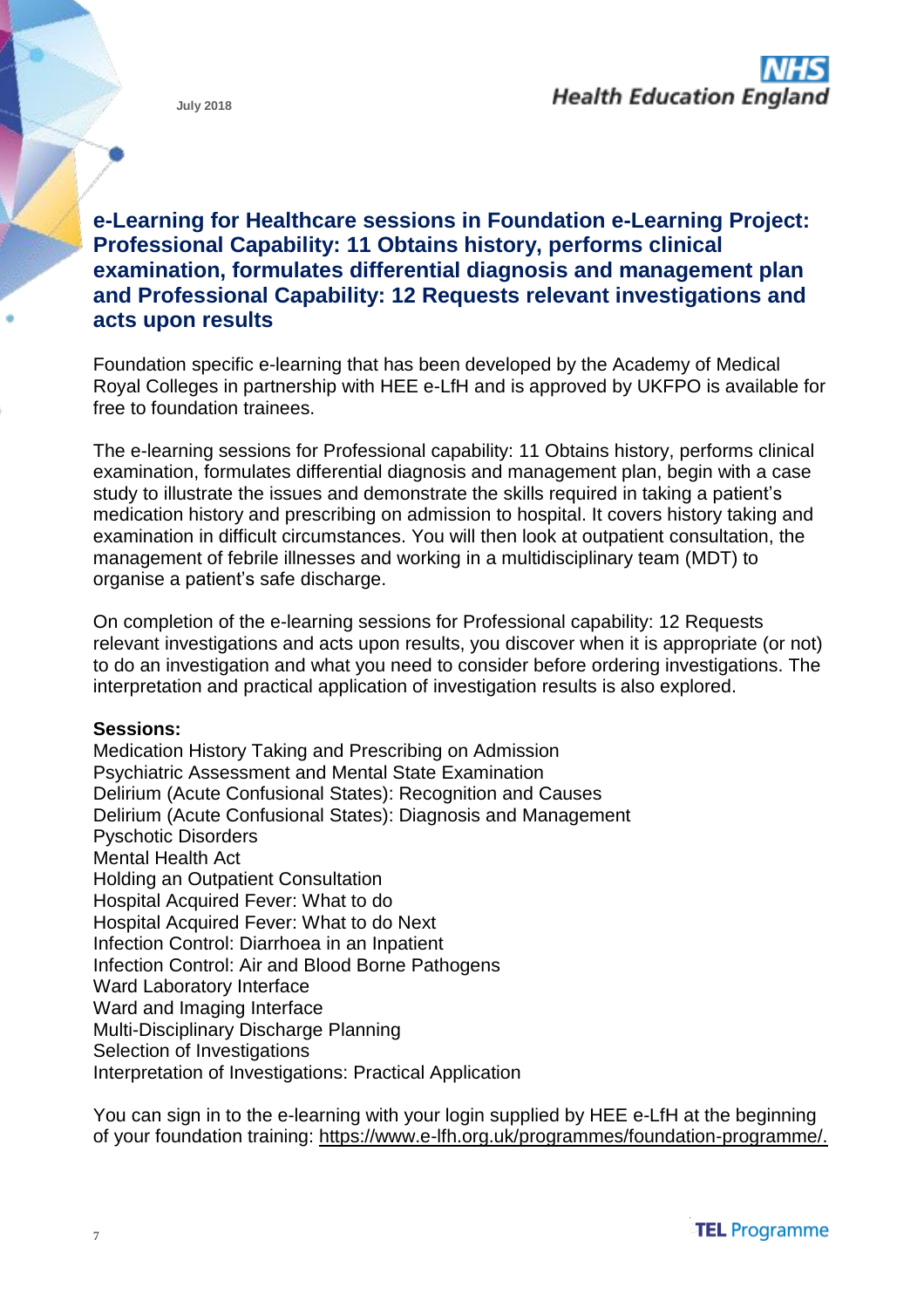#### **New e-learning programme to help healthcare staff understand NHS e-Referral Service**

The NHS e-Referral Service (e-RS) is a national NHS IT system that enables patient referrals, primarily from GPs to first hospital or clinic appointments, to be booked in to health care services at a location, date and time to suit the patient. It allows patients to choose their initial hospital or clinic appointment, book it in the GP surgery at the point of referral or book it themselves online or via a national telephone line. Patients can then cancel or change the appointment if required. It enables clinicians to provide the best care in the most appropriate place, transforms the referral process and improves the patient journey.

e-LfH has worked with NHS Digital to develop learning content that will give NHS and healthcare staff a better understanding of e-RS and the functionality that is available to them. It will also show the benefits of using the system for both patients and professionals and how it can be used to support a streamlined referral process.

Content will continue to be developed by NHS Digital to expand the e-RS resources available to end users.

Further information and guidance on the e-RS programme can be found on the [NHS](https://digital.nhs.uk/e-Referral-Service) Digital [website.](https://digital.nhs.uk/e-Referral-Service)

For more information about e-RS and how to access the programme please visit: [https://www.e-lfh.org.uk/programmes/e-referrals/.](https://www.e-lfh.org.uk/programmes/e-referrals/)

**NHS e-Referral Service** 



#### **New e-LPRAS session now available**

'Recognition and Treatment of Substance Abuse in Patients with Burns' is the latest session to be launched as part of our Plastic, Reconstructive and Aesthetic Surgery elearning programme (e-LPRAS).

For more information about this programme, as well as details on access details, please visit: [https://www.e-lfh.org.uk/programmes/plastic-reconstructive-and-aesthetic-surgery/.](https://www.e-lfh.org.uk/programmes/plastic-reconstructive-and-aesthetic-surgery/)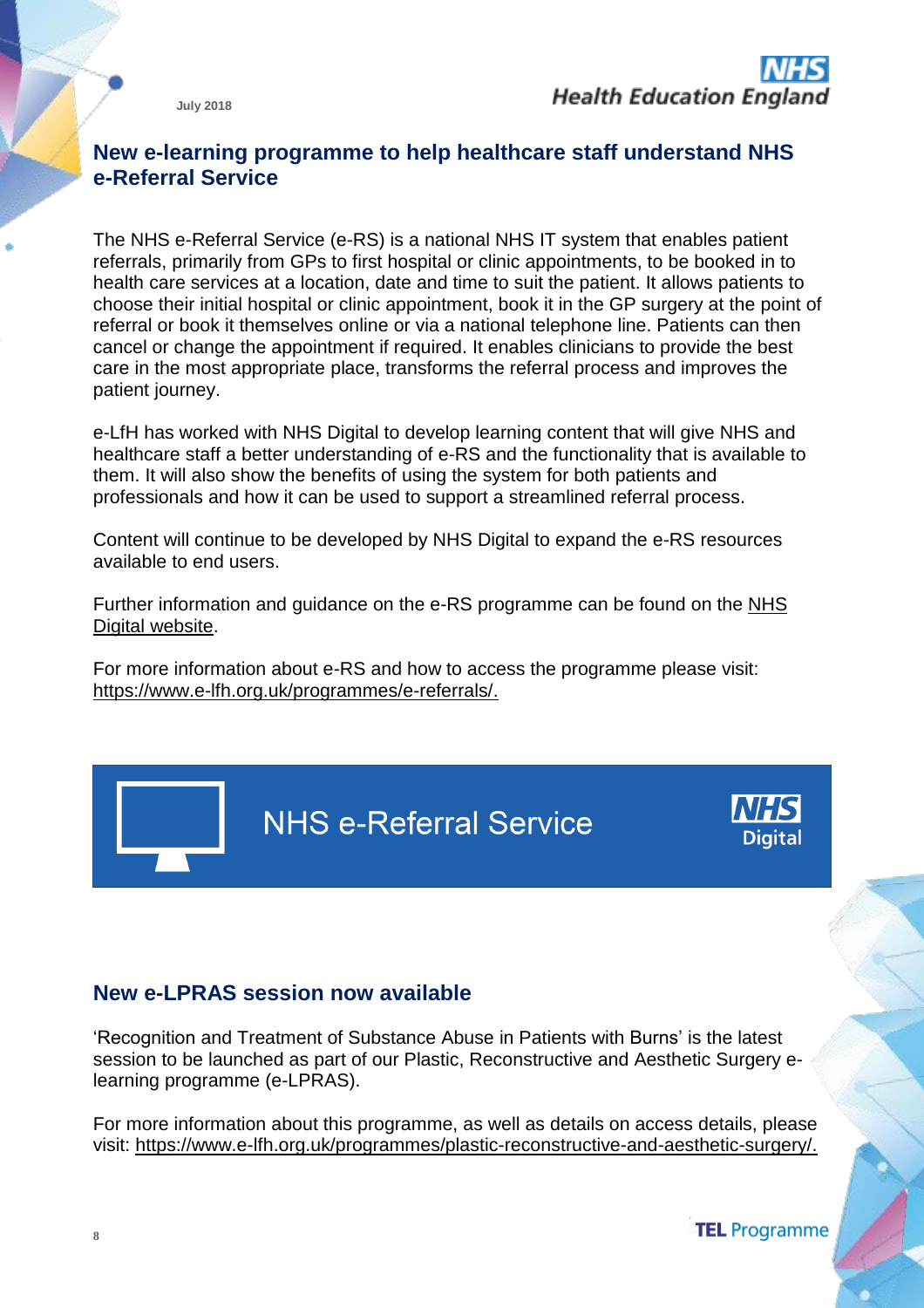#### **Updated pain management e-learning programme**

The e-learning programme "e-PAIN" that was developed by the Faculty of Pain Medicine, The British Pain Society and e-LfH is the place to begin for anyone working in the NHS who wishes to better understand and manage pain.

e-PAIN is a multidisciplinary programme based on the International Association for the Study of Pain's recommended multidisciplinary curriculum for healthcare professionals learning about pain management. Registration to the programme is free to all NHS staff members.

e-PAIN uniquely distils the knowledge of a range of professionals into 12 modules made up of interactive sessions to meet the needs of a multidisciplinary audience. The modules cover knowledge ranging from how to manage acute pain well,



through to in-depth learning about common pain conditions and moves on to cover how to manage pain in specialist areas, such as pain in cancer or pain in childhood.

e-PAIN is current, up to date and presented in an interactive way to make both basic and specialist knowledge accessible.

Any e-PAIN module can be completed stand alone and a downloadable certificate is available upon completion of each module. Most sessions take on average 30 minutes to complete and each module has on average five sessions.

For more information about the e-learning programme and for details of how to access the programme visit: [https://www.e-lfh.org.uk/programmes/pain-management/.](https://www.e-lfh.org.uk/programmes/pain-management/)

#### **Horus link now active for Foundation Doctors**

The Horus e-Portfolio link is now active for Foundation Doctors to transfer their e-learning history into their e-portfolio.

If you have a Horus or NHS Education for Scotland (NES) e-Portfolio e-learning sessions can be used to support the Foundation Curriculum.

To access our Foundation e-learning programme visit: [https://www.e](https://www.e-lfh.org.uk/programmes/foundation-programme/)[lfh.org.uk/programmes/foundation-programme/.](https://www.e-lfh.org.uk/programmes/foundation-programme/)

**TEL Programme**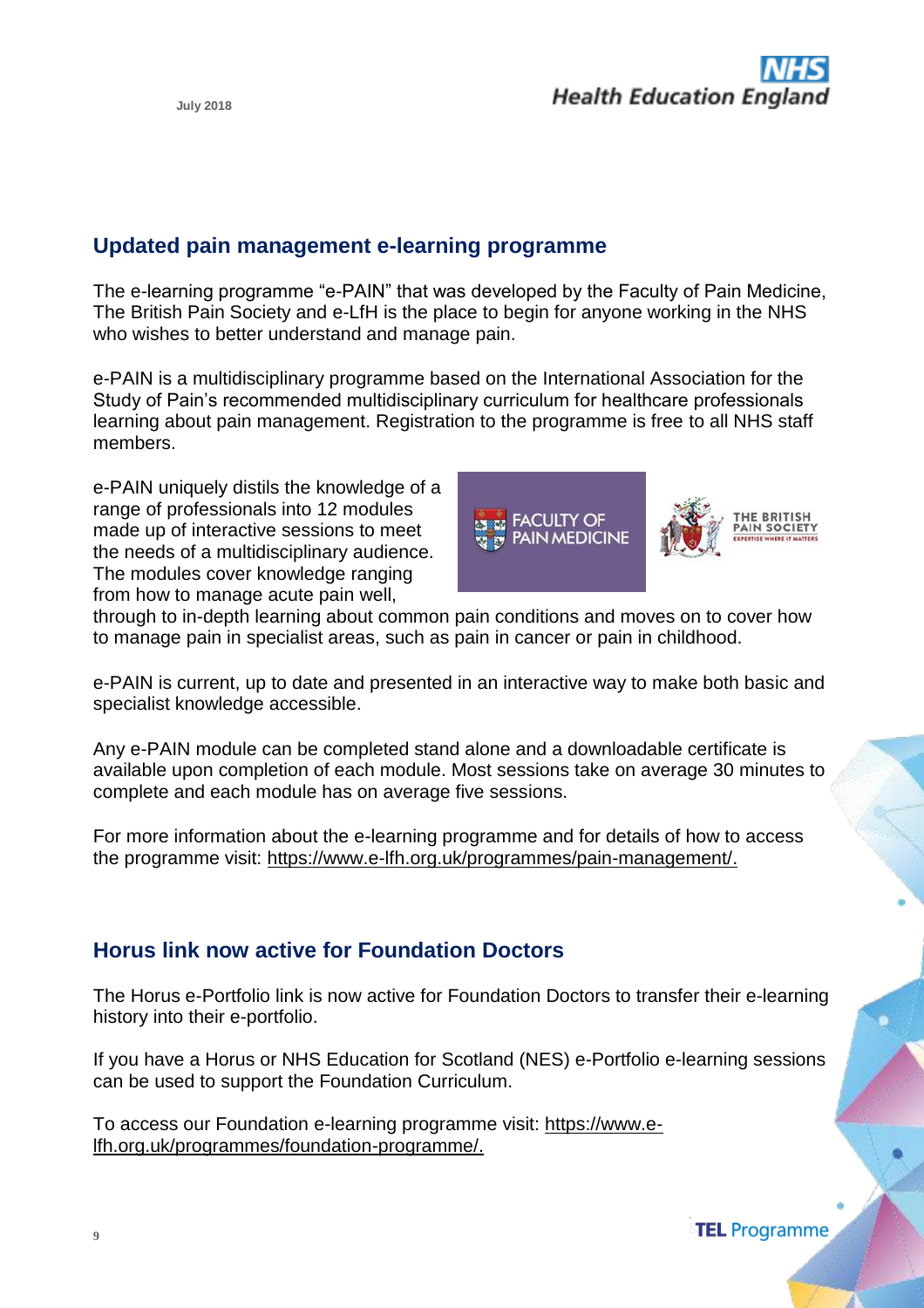



### **Paediatric Surgery e-learning programme now live**

An e-learning resource for trainee paediatric surgeons and other healthcare professionals involved in the surgical care of children is now available.

The Paediatric Surgery programme aims to provide an overview for healthcare professionals working in primary, secondary and tertiary care involved in the surgical care of children. The programme is compiled of three modules which cover the following topics: Introduction to Paediatric Surgery; General Surgery of Childhood and Specialist Paediatric Surgery. Modules are interactive and structured so the learner focuses on key objectives within each subject.

The programme has been developed by e-LfH in partnership with the British Association of Paediatric Surgeons.

The e-learning programme is available to access via the e-LfH Hub and ESR. AICC links are also available for this programme. Please email [support@e-lfh.org.uk](mailto:support@e-lfh.org.uk) for more details.

For more information about the programme please visit: [https://www.e](https://www.e-lfh.org.uk/programmes/paediatric-surgery/)[lfh.org.uk/programmes/paediatric-surgery/.](https://www.e-lfh.org.uk/programmes/paediatric-surgery/)



# **Free Care Certificate e-learning programme for health and care workforce**

e-LfH is reminding the health and care workforce about the free e-learning programme that supports the theoretical standards of the Care Certificate.

The [Care Certificate](https://hee.nhs.uk/our-work/care-certificate) is an identified set of standards that the health and care workforce adhere to in their daily working life. The Care Certificate was developed to provide structured and consistent learning to ensure that care workers have the same introductory skills, knowledge and behaviours to provide compassionate, safe, quality care and support.

**TEL** Programme